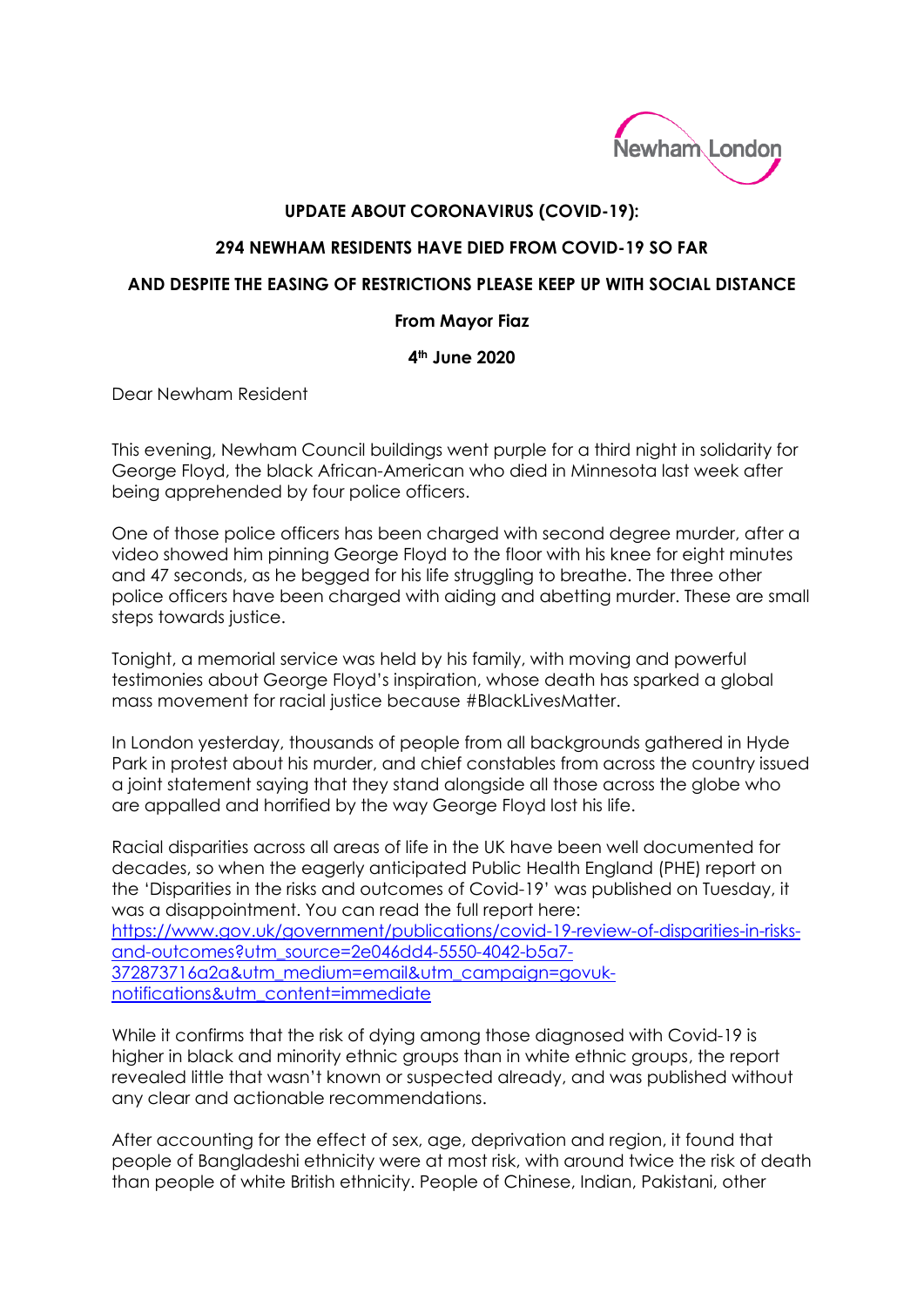Asian, Caribbean and other black ethnicity had between 10% and 50% higher risk of death when compared to those who are white British.

The PHE reports also shows that while in previous years, 'all-cause' mortality rates were lower in Asian and black ethnic groups than in white ethnic groups, since the start of the pandemic the mortality risk for Covid-19 amongst BAME communities is worse and higher - a reversal of what's been monitored in the past which is really significant and very, very concerning.

But the report goes nowhere in answering how the Government, in their own words, will 'level up' inequalities in health and address deprivation that is leading many ethnic minority people dying from Covid-19. All we heard from the Health Secretary on Tuesday, is yet another inquiry into the disparity of Covid-19 outcomes, led by a junior minister.

That's why I'll continue calling for an independent public inquiry of the disproportionate impact of Covid-19 on ethnic minorities. That will be a positive legacy to emerge from the darkness of this Covid-19 crisis, especially for those groups who are suffering the worst effects of inequality which have been drawn into sharp focus by this pandemic. But we also need action to address decades of racial inequality in this country.

Today, Public Health England (PHE) published its daily figures, showing that a total of 39,904 people have died, including the 176 people who have tragically passed away in the past 24 hours. So far 281,661 people have been tested positive with Covid-19 in the UK, and 27,063 are from London. Of these, 1,004 are from Newham (which is strange, because on Monday this figure was listed by PHE as being 1005). On Tuesday, we also found out from the weekly Office for National Statistics (ONS) that in Newham, 294 residents have now tragically died from Covid-19, up three from last week. My condolences to all the families devastated.

This week we've also begun to see more of the lockdown restrictions loosened. While it's nice to be able to meet up to six friends or relatives in parks, gardens or outdoor spaces, please remember that the two-metre social distance requirements still apply.

Today, the Government also announced that from the 15 June, face coverings will also become compulsory on all forms of public transport in England to help stop the transmission of Covid-19. If you have to go to work, please avoid using public transport by walking or cycling instead as there will be reduced passenger capacity. That's why we are urging you to continue work from home if you can, stay at home as much as possible, limit contact with other people, keep up with the social distancing requirements and wash your hands frequently.

Also this week, the Government said our primary schools were now able to welcome back more pupils in nurseries, reception and years 1 and 6. Over recent weeks, I have made it clear that schools in Newham shouldn't open as it could lead to increased transmission and a second wave in the borough. That's why I'm pleased that all our maintained schools took a cautious approach and didn't open. Newham schools will only open when their governing bodies and head teachers have weighed up the risks based on sound clinical expertise and guidance from the